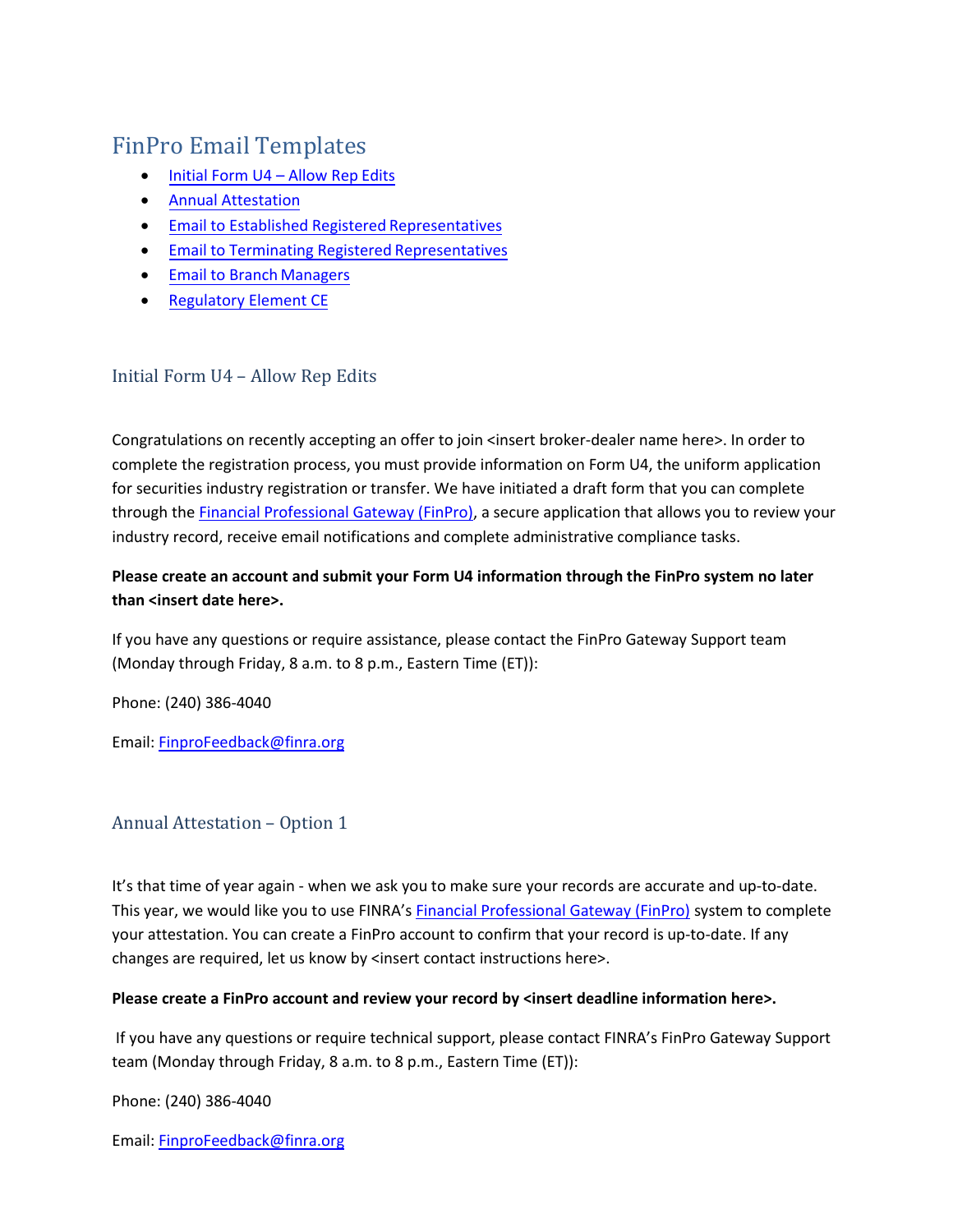## Annual Attestation – Option 2

We are incorporating FINRA's [Financial Professional Gateway \(FinPro\)](https://finpro.finra.org/) system into the attestation process. Please log into FinPro to review your record. If any changes are required, let your branch manager know by <insert deadline date here>.

If you have never logged into FinPro before, you can follow along with the [FinPro Account Creation](https://www.finra.org/sites/default/files/2019-09/FinPro_Guide.pdf) [Guide](https://www.finra.org/sites/default/files/2019-09/FinPro_Guide.pdf) or [FinPro Video Tutorial](http://www.finra.org/registration-exams-ce/finpro/account-video-tutorial) while registering. Did you ever enroll in an exam on your own or with a voucher? You can use those same credentials to begin the FinPro Account creation process.

#### **Please review your record by <insert deadline information here>.**

If you have any questions or require assistance, please contact FINRA's FinPro Gateway Support team (Monday through Friday, 8 a.m. to 8 p.m., Eastern Time (ET)):

Phone: (240) 386-4040

Email: [FinproFeedback@finra.org](mailto:finpro@finra.org)

# <span id="page-1-0"></span>Email to Established RRs

We are incorporating FINRA's Financial Professional Gateway (FinPro) into our firm's compliance program, and we encourage you to create an account (if you haven't already). FinPro is a secure system for registered representatives that offers real-time, 24/7 access to your industry record, various administrative tasks, and email notifications. What's more, FINRA is encouraging industry feedback to help them develop new features to fit your needs.

Information and resources, including the [FinPro Account Creation Guide](https://www.finra.org/sites/default/files/2019-09/FinPro_Guide.pdf) and [a FinPro Video Tutorial, a](http://www.finra.org/registration-exams-ce/finpro/account-video-tutorial)re available on FINRA's [Financial Professional Gateway \(FinPro\)](http://www.finra.org/industry/finpro) page.

#### **Questions?**

If you have any questions or require technical support, please contact the FinPro Gateway Support team (Monday through Friday, 8 a.m. to 8 p.m., Eastern Time (ET)):

Phone: (240) 386-4040

Email: [FinproFeedback@finra.org](mailto:finpro@finra.org)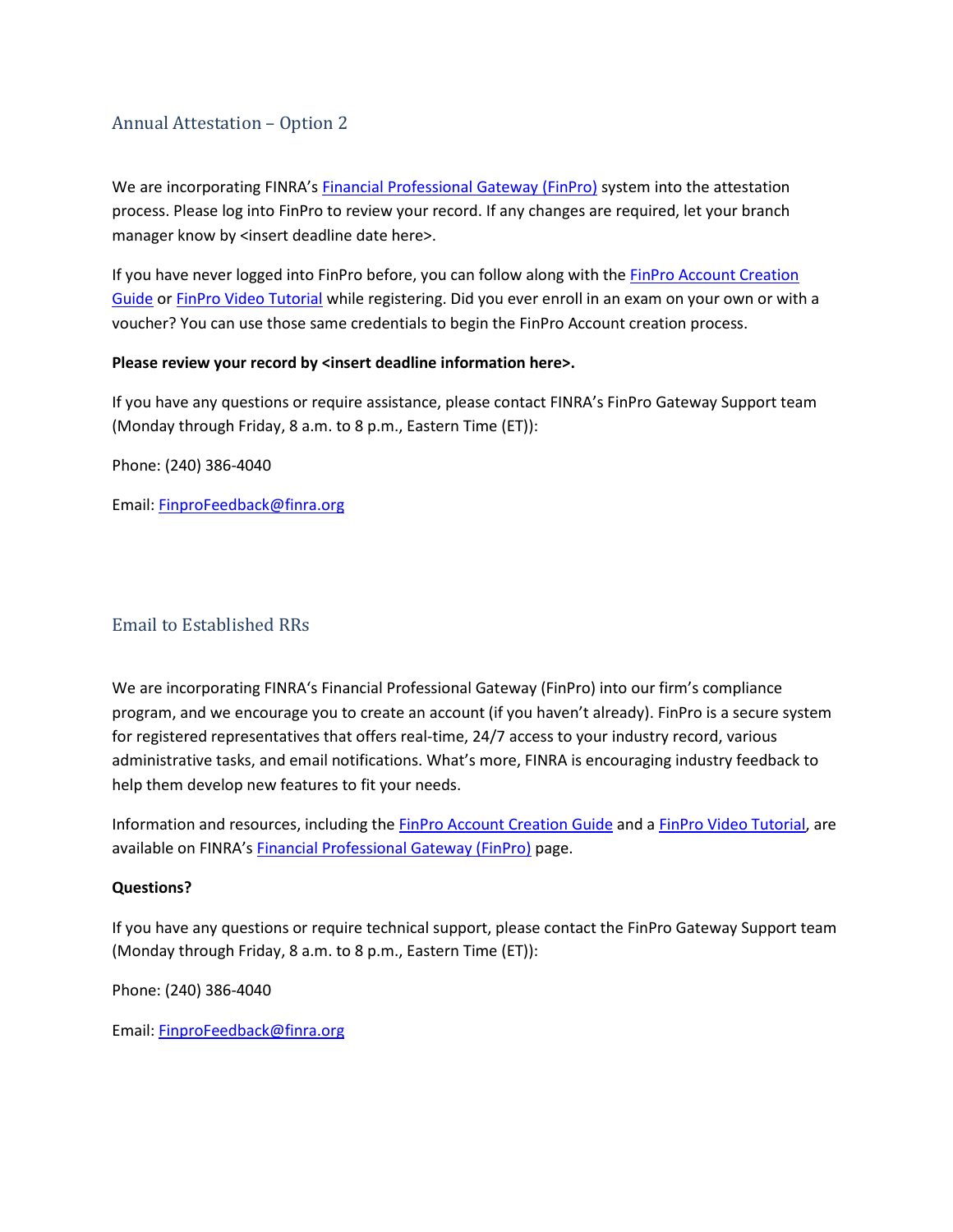# <span id="page-2-0"></span>Email to Terminating RRs – Form U5 Notifications

As your registration ends with our firm, <insert broker-dealer name here> encourages you to sign up for an account with FINRA's Financial Professional Gateway (FinPro) system. FinPro offers real-time, 24/7 access to your industry record. Registered FinPro users can also perform various administrative tasks and receive email notifications that will help you remain eligible to conduct securities business with a registered broker-dealer:

- FinPro will send you an email notification when a new Form U5 filing is available for review and download from FinPro.
- You can update your residential address in FinPro while not registered with afirm.

FinPro allows you to confirm exam validity dates, review disclosure, and keep track of other information that may require updating after we file your Form U5. FINRA continues to develop features for the system; you can learn more about current and future functionality on the [Financial Professional](http://www.finra.org/industry/finpro) [Gateway \(FinPro\)](http://www.finra.org/industry/finpro) page.

#### **Already have an account?**

If you have already created a FinPro account, we encourage you to confirm the personal email address associated with your account is accurate so you don't miss any important notifications from FINRA about your industry status.

**Contact FinPro support.** If you have any questions or require technical support, please contact the FinPro Gateway Support team (Monday through Friday, 8 a.m. to 8 p.m., Eastern Time (ET)):

Phone: (240) 386-4040

Email: [FinproFeedback@finra.org](mailto:finpro@finra.org)

# <span id="page-2-1"></span>Email to Branch Managers

<insert name of broker-dealer> is beginning to onboard all securities professionals onto the [Financial](http://www.finra.org/industry/finpro) [Professional Gateway \(FinPro\), F](http://www.finra.org/industry/finpro)INRA's secure system for industry professionals. FinPro offers real-time, 24/7 access to your personal industry record; streamlined access to various administrative tasks; and email notifications, including Form U5 filing FYIs.